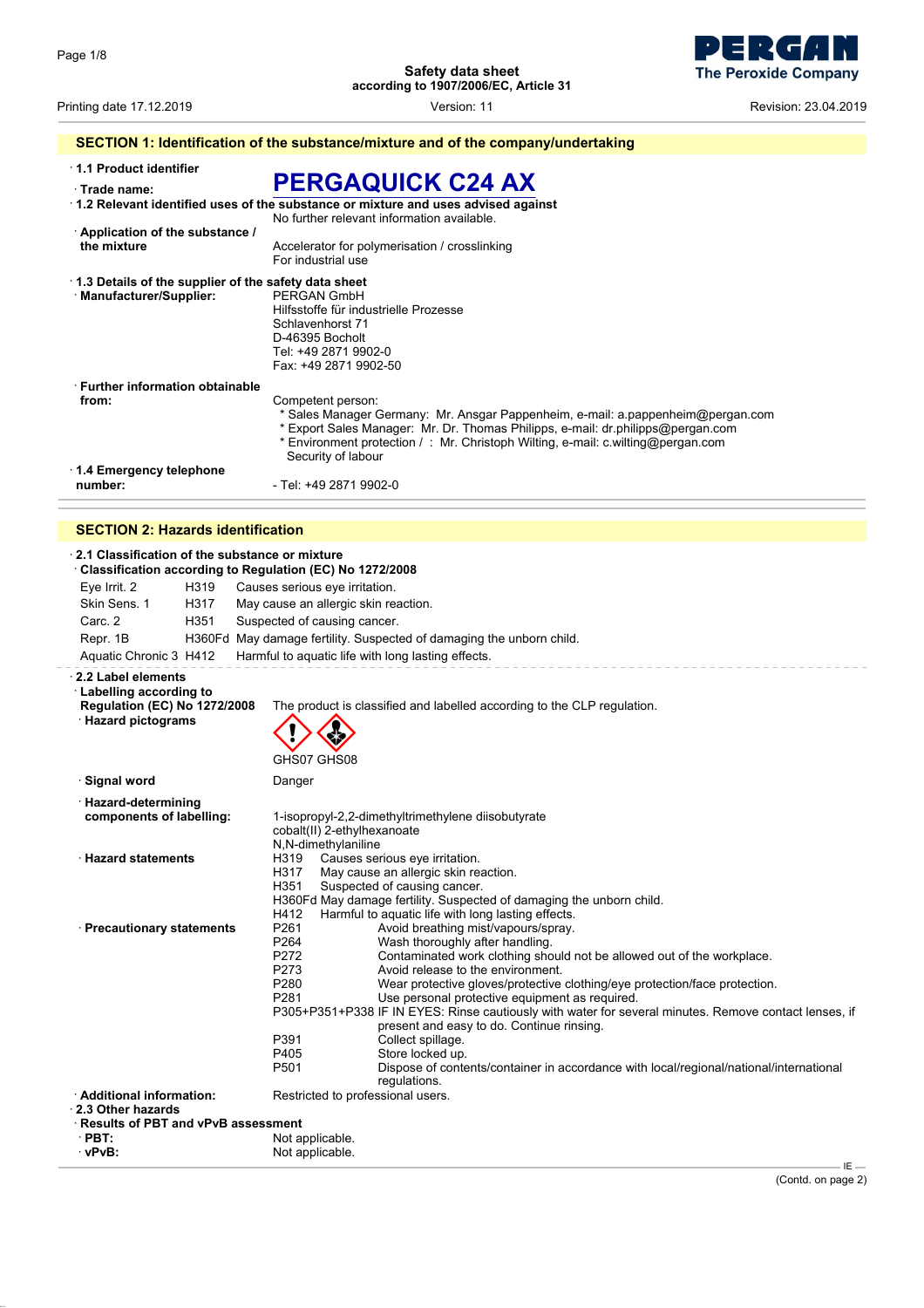Printing date 17.12.2019 **Printing date 17.12.2019 Consumersion: 11** Version: 11 **Revision: 23.04.2019 Revision: 23.04.2019** 



## **Trade name:PERGAQUICK C24 AX**

(Contd. of page 1)

### **SECTION 3: Composition/information on ingredients**

#### · **3.2 Chemical characterisation: Mixtures**

| Dangerous components:                                                                          |                                                                                                                                                                                                                                                                            |           |
|------------------------------------------------------------------------------------------------|----------------------------------------------------------------------------------------------------------------------------------------------------------------------------------------------------------------------------------------------------------------------------|-----------|
| CAS: 6846-50-0<br>EINECS: 229-934-9<br>Reg-No.: 01-2119451093-47                               | 1-isopropyl-2,2-dimethyltrimethylene diisobutyrate<br>Repr. 2, H361d; Aquatic Chronic 3, H412                                                                                                                                                                              | 60-70%    |
| CAS: 136-52-7<br>EINECS: 205-250-6<br>Reg-No.: 01-2119524678-29                                | cobalt(II) 2-ethylhexanoate<br>Repr. 1B, H360Fd; Aquatic Acute 1, H400; Eye Irrit. 2, H319; Skin Sens. 1, H317; Aquatic Chronic 3,<br>H412                                                                                                                                 | 10-20%    |
| CAS: 121-69-7<br>EINECS: 204-493-5<br>Index number: 612-016-00-0<br>Reg-No.: 01-2119950342-44  | N,N-dimethylaniline<br>Acute Tox. 3, H301; Acute Tox. 3, H311; Acute Tox. 3, H331; Carc. 2, H351; Aquatic Chronic 2, H411                                                                                                                                                  | 5-10%     |
| CAS: 1330-20-7<br>EINECS: 215-535-7<br>Index number: 601-022-00-9<br>Reg-No.: 01-2119488216-32 | xylene<br>Consisting of: 1330-20-7 xylene; 100-41-4 ethylbenzene; 108-88-3 toluene<br>Flam. Lig. 3, H226; STOT RE 2, H373; Asp. Tox. 1, H304; Acute Tox. 4, H312; Acute Tox. 4, H332;<br>Skin Irrit. 2, H315; Eye Irrit. 2, H319; STOT SE 3, H335; Aguatic Chronic 3, H412 | $5 - 10%$ |
| CAS: 128-37-0<br>EINECS: 204-881-4<br>Reg-No.: 01-2119555270-46                                | Butylated hydroxytoluene<br>Aquatic Acute 1, H400; Aquatic Chronic 1, H410                                                                                                                                                                                                 | $0,1-1%$  |
| CAS: 68084-48-0<br>EINECS: 268-439-2<br>Reg-No.: 01-2120784744-41                              | Copper(2+) neodecanoate<br>Aquatic Acute 1, H400; Aquatic Chronic 2, H411; Acute Tox. 4, H302                                                                                                                                                                              | $0,1-1%$  |
| · Additional information:                                                                      | For the wording of the listed hazard phrases refer to section 16.                                                                                                                                                                                                          |           |

#### **SECTION 4: First aid measures**

#### · **4.1 Description of first aid measures**

| · General information:                  |                                                                                                  |
|-----------------------------------------|--------------------------------------------------------------------------------------------------|
|                                         | Take care of personal protection for the first aider.                                            |
| <b>After inhalation:</b>                | Supply fresh air and to be sure call for a doctor.                                               |
|                                         | In case of unconsciousness place patient stably in side position for transportation.             |
|                                         | Take affected persons into fresh air and keep quiet.                                             |
| · After skin contact:                   | Immediately wash with water and soap and rinse thoroughly.                                       |
|                                         | Immediately remove contaminated clothing.                                                        |
| After eye contact:                      | Rinse opened eye for several minutes under running water. If symptoms persist, consult a doctor. |
| After swallowing:                       | If symptoms persist consult doctor.                                                              |
| 4.2 Most important symptoms             |                                                                                                  |
| and effects, both acute and             |                                                                                                  |
| delayed                                 | No further relevant information available.                                                       |
| 4.3 Indication of any immediate         |                                                                                                  |
| medical attention and special           |                                                                                                  |
| treatment needed                        | No further relevant information available                                                        |
|                                         |                                                                                                  |
|                                         |                                                                                                  |
| <b>SECTION 5: Firefighting measures</b> |                                                                                                  |

· **5.1 Extinguishing media**

· **Suitable extinguishing agents:** CO2, powder or water spray. Fight larger fires with water spray or alcohol resistant foam. · **5.2 Special hazards arising from** the substance or mixture Under certain fire conditions, traces of other toxic gases cannot be excluded.

- · **5.3 Advice for firefighters**
- 
- · **Additional information**

**· Protective equipment:** Do not inhale explosion gases or combustion gases.<br>· Additional information Self-protection first!

#### **SECTION 6: Accidental release measures**

- · **6.1 Personal precautions, protective equipment and**
- 
- 



**emergency procedures** Wear protective equipment. Keep unprotected persons away.<br>**6.2 Environmental precautions:** Inform respective authorities in case of seepage into water co Inform respective authorities in case of seepage into water course or sewage system.

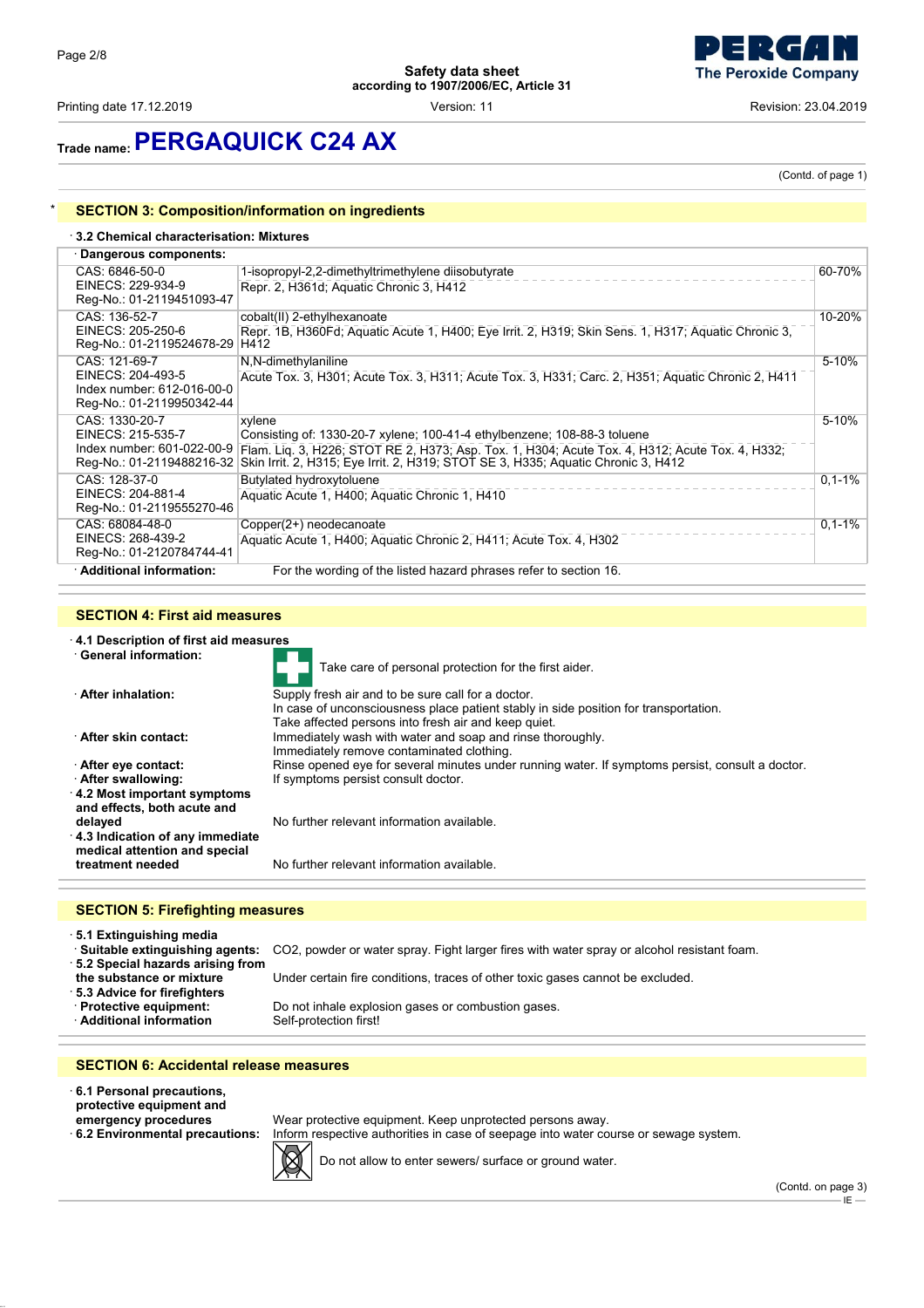

Printing date 17.12.2019 **Printing date 17.12.2019 Consumersion: 11** Version: 11 **Printing date 17.12.2019 Revision: 23.04.2019** 

## **Trade name:PERGAQUICK C24 AX**

|                                 | (Contd. of page 2)                                                                              |
|---------------------------------|-------------------------------------------------------------------------------------------------|
| ⋅ 6.3 Methods and material for  |                                                                                                 |
| containment and cleaning up:    | Dispose contaminated material as waste according to item 13.                                    |
|                                 | Ensure adequate ventilation.                                                                    |
|                                 |                                                                                                 |
|                                 | Soak up with absorbant material (e. g. Vermiculit) and dispose of in accordance with government |
|                                 | regulations.                                                                                    |
| 6.4 Reference to other sections | See Section 7 for information on safe handling.                                                 |
|                                 | See Section 8 for information on personal protection equipment.                                 |
|                                 | See Section 13 for disposal information.                                                        |
|                                 | In case of large spillage the environmental authority should be informed.                       |

### **SECTION 7: Handling and storage**

| $\cdot$ 7.1 Precautions for safe                                         |                                                                                                            |
|--------------------------------------------------------------------------|------------------------------------------------------------------------------------------------------------|
| handling                                                                 | Ensure good ventilation/exhaustion at the workplace.                                                       |
|                                                                          | Open and handle receptacle with care.                                                                      |
|                                                                          | Prevent formation of aerosols.                                                                             |
|                                                                          | Wear suitable respiratory protective device when decanting larger quantities without extractor facilities. |
|                                                                          | Use only in well ventilated areas.                                                                         |
|                                                                          | Before break and at the end of work hands should be thoroughly washed.                                     |
|                                                                          | Avoid contact with skin and eyes.<br>While using do not eat, drink or smoke.                               |
| Information about fire - and                                             |                                                                                                            |
| explosion protection:                                                    | Keep respiratory protective device available.                                                              |
|                                                                          |                                                                                                            |
| $\cdot$ 7.2 Conditions for safe storage, including any incompatibilities |                                                                                                            |
| · Storage:                                                               | Pay attention to the special requirements of your local autorithies for storing dangerous goods.           |
| Requirements to be met by                                                |                                                                                                            |
| storerooms and receptacles:                                              | Prevent any seepage into the ground.                                                                       |
|                                                                          | Use only receptacles specifically permitted for this substance/product.                                    |
| · Information about storage in                                           |                                                                                                            |
| one common storage facility:                                             | Store away from peroxide.                                                                                  |
|                                                                          | Store away from foodstuffs, drinks and feeding stuffs.                                                     |
| $\cdot$ Further information about                                        |                                                                                                            |
| storage conditions:                                                      | Keep container tightly sealed.                                                                             |
|                                                                          | Store under lock and key and out of the reach of children.<br>Storage in a collecting room is required.    |
| · Recommended storage                                                    |                                                                                                            |
| temperature (To maintain                                                 |                                                                                                            |
| quality):                                                                | $+5$ $+30$ °C                                                                                              |
| Storage class:                                                           | 6.1 C                                                                                                      |
| 7.3 Specific end use(s)                                                  | No further relevant information available.                                                                 |
|                                                                          |                                                                                                            |

### **SECTION 8: Exposure controls/personal protection**

| ⋅ Additional information about<br>design of technical facilities: | No further data; see item 7.                                                                                                        |
|-------------------------------------------------------------------|-------------------------------------------------------------------------------------------------------------------------------------|
| 8.1 Control parameters                                            |                                                                                                                                     |
|                                                                   | · Ingredients with limit values that require monitoring at the workplace:                                                           |
| 121-69-7 N, N-dimethylaniline                                     |                                                                                                                                     |
| OEL (Ireland)                                                     | Short-term value: 50 mg/m <sup>3</sup> , 10 ppm<br>Long-term value: $25 \text{ mg/m}^3$ , 5 ppm<br>Sk                               |
| WEL (Great Britain)                                               | Short-term value: 50 mg/m <sup>3</sup> , 10 ppm<br>Long-term value: $25 \text{ mg/m}^3$ , 5 ppm<br>Sk                               |
| 1330-20-7 xylene                                                  |                                                                                                                                     |
| OEL (Ireland)                                                     | Short-term value: 442 mg/m <sup>3</sup> , 100 ppm<br>Long-term value: $221 \text{ mg/m}^3$ , 50 ppm<br>Sk, IOELV                    |
| IOELV (EU)                                                        | Short-term value: 442 mg/m <sup>3</sup> , 100 ppm<br>Long-term value: $221 \text{ mg/m}^3$ , 50 ppm<br><b>Skin</b>                  |
|                                                                   | WEL (Great Britain) Short-term value: 441 mg/m <sup>3</sup> , 100 ppm<br>Long-term value: $220 \text{ mg/m}^3$ , 50 ppm<br>Sk: BMGV |
| 128-37-0 Butylated hydroxytoluene                                 |                                                                                                                                     |
| OEL (Ireland)                                                     | Long-term value: 2 mg/m <sup>3</sup>                                                                                                |
|                                                                   | $\sqrt{2}$                                                                                                                          |

(Contd. on page 4)  $-E$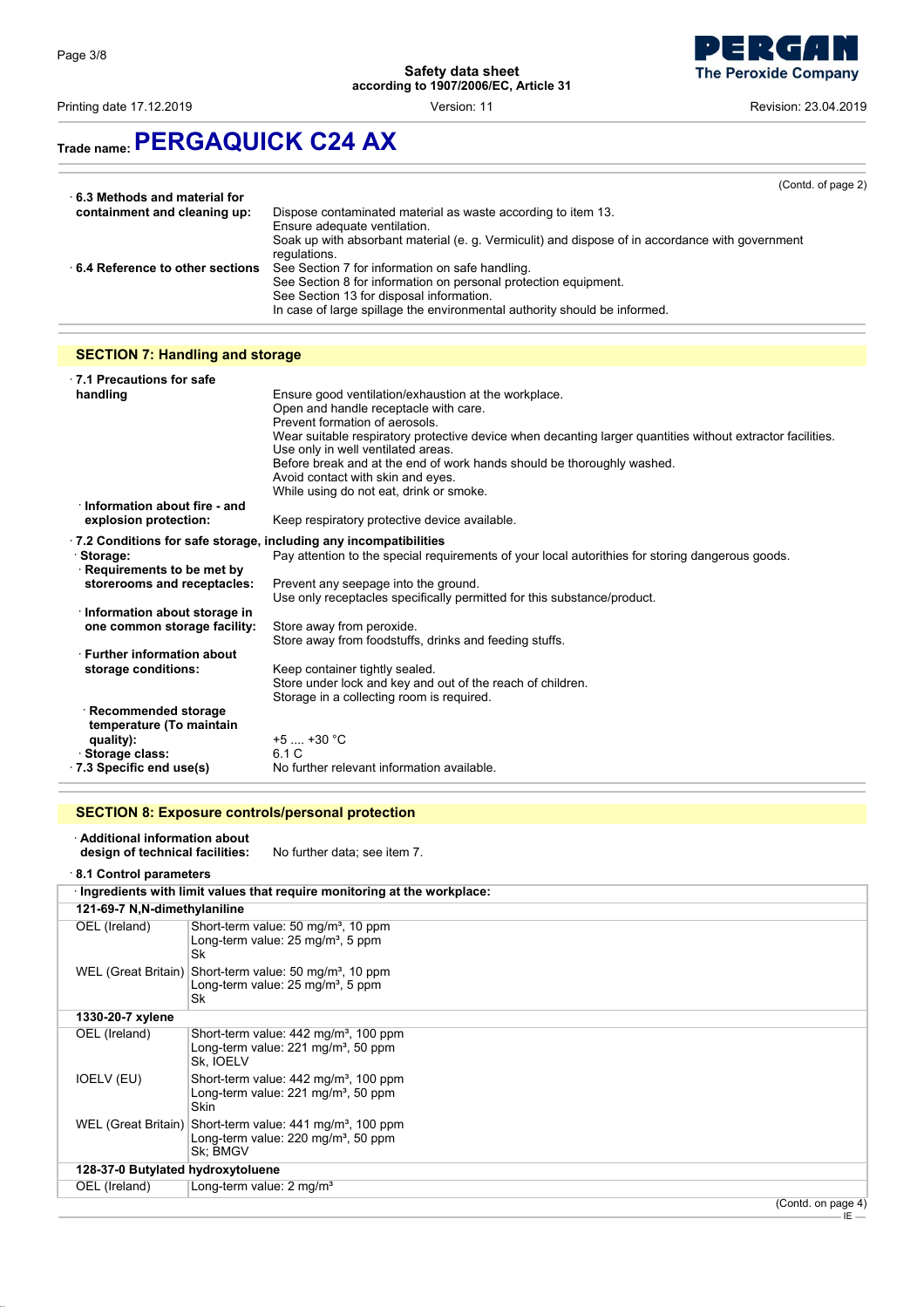

Printing date 17.12.2019 **Printing date 17.12.2019 Version: 11** Version: 11 **Revision: 23.04.2019** 

## **Trade name:PERGAQUICK C24 AX**

|                                             |                                                              | (Contd. of page 3) |
|---------------------------------------------|--------------------------------------------------------------|--------------------|
|                                             | WEL (Great Britain) Long-term value: 10 mg/m <sup>3</sup>    |                    |
| · DNELs                                     |                                                              |                    |
|                                             | 6846-50-0 1-isopropyl-2,2-dimethyltrimethylene diisobutyrate |                    |
| Dermal                                      | DNEL Longterm System 5 mg/kg bw/day (Worker)                 |                    |
|                                             | Inhalative DNEL Longterm System 17,62 mg/m3 (Worker)         |                    |
| 136-52-7 cobalt(II) 2-ethylhexanoate        |                                                              |                    |
| Inhalative   DNEL Longterm Local            | 0,2351 mg/m3 (Worker)                                        |                    |
| 121-69-7 N, N-dimethylaniline               |                                                              |                    |
| Dermal                                      | DNEL Longterm System 2,988 mg/kg bw/day (Worker)             |                    |
|                                             | Inhalative DNEL Longterm System 3,406 mg/m3 (Worker)         |                    |
| 1330-20-7 xylene                            |                                                              |                    |
| Dermal                                      | DNEL Longterm System 212 mg/kg bw/day (Worker)               |                    |
|                                             | Inhalative DNEL Longterm System 221 mg/m3 (Worker)           |                    |
| 128-37-0 Butylated hydroxytoluene           |                                                              |                    |
| Dermal                                      | DNEL Longterm System 0,5 mg/kg bw/day (Worker)               |                    |
|                                             | Inhalative DNEL Longterm System 3,5 mg/m3 (Worker)           |                    |
|                                             |                                                              |                    |
| · PNECs                                     |                                                              |                    |
|                                             | 6846-50-0 1-isopropyl-2,2-dimethyltrimethylene diisobutyrate |                    |
|                                             | PNEC Marinewater sed 0,529 mg/kg sed dw (-)                  |                    |
| <b>PNEC Freshwater</b>                      | 0,014 mg/l (AF 50)                                           |                    |
| PNEC Freshwater sed                         | 5,29 mg/kg sed dw                                            |                    |
| <b>PNEC Soil</b>                            | 1,05 mg/kg soil dw                                           |                    |
| PNEC STP                                    | 3 mg/l (AF 10)                                               |                    |
| <b>PNEC Marinewater</b>                     | 0,001 mg/l (AF 500)                                          |                    |
| 136-52-7 cobalt(II) 2-ethylhexanoate        |                                                              |                    |
|                                             | PNEC Marinewater sed 69,8 mg/kg sed dw (AF 10)               |                    |
| <b>PNEC Freshwater</b>                      | $0,0006$ mg/l (-)                                            |                    |
| <b>PNEC Freshwater sed</b>                  | 53,8 mg/kg sed dw (AF 10)                                    |                    |
| <b>PNEC Soil</b>                            | 10,9 mg/kg soil dw (AF 2)                                    |                    |
| <b>PNEC STP</b>                             | 0,37 mg/l (AF 10)                                            |                    |
| <b>PNEC Marinewater</b>                     | $0,00236$ mg/l (-)                                           |                    |
| 121-69-7 N, N-dimethylaniline               |                                                              |                    |
|                                             | PNEC Marinewater sed   4,942 mg/kg sed dw (-)                |                    |
| <b>PNEC Freshwater</b>                      | 0,023 mg/l (AF 100)                                          |                    |
| PNEC Freshwater sed                         | $4,942$ mg/kg sed dw $(-)$                                   |                    |
| <b>PNEC Soil</b>                            | 1,906 mg/kg soil dw (-)                                      |                    |
| PNEC STP                                    | 5,948 mg/l (AF 10)                                           |                    |
| <b>PNEC Marinewater</b>                     | 0,002 mg/l (AF 1.000)                                        |                    |
| 1330-20-7 xylene                            |                                                              |                    |
| PNEC Marinewater sed   12,46 mg/kg sed dw   |                                                              |                    |
| <b>PNEC Freshwater</b>                      | $0,327$ mg/l (-)                                             |                    |
| PNEC Freshwater sed                         | 12,46 mg/kg sed dw                                           |                    |
| <b>PNEC Soil</b>                            | 2,31 mg/kg soil dw                                           |                    |
| PNEC STP                                    | $6,58$ mg/l                                                  |                    |
| <b>PNEC Marinewater</b>                     | 0,327 mg/l                                                   |                    |
| 128-37-0 Butylated hydroxytoluene           |                                                              |                    |
|                                             | PNEC Marinewater sed 0,00996 mg/kg sed dw (-)                |                    |
| <b>PNEC Freshwater</b>                      | 0,000199 mg/l (AF 1.000)                                     |                    |
| <b>PNEC Seawater</b>                        | 0,00002 mg/l (AF 10.000)                                     |                    |
| <b>PNEC Freshwater sed</b>                  | 0,0996 mg/kg sed dw (-)                                      |                    |
| <b>PNEC Soil</b>                            | 0,04769 mg/kg soil dw (-)                                    |                    |
| <b>PNEC STP</b>                             | $0,17$ mg/l (-)                                              |                    |
| · Ingredients with biological limit values: |                                                              |                    |
| 1330-20-7 xylene                            |                                                              |                    |
|                                             | BMGV (Great Britain) 650 mmol/mol creatinine                 |                    |
|                                             | Medium: urine                                                |                    |
|                                             | Sampling time: post shift                                    |                    |
|                                             | Parameter: methyl hippuric acid                              |                    |
|                                             |                                                              | (Contd. on page 5) |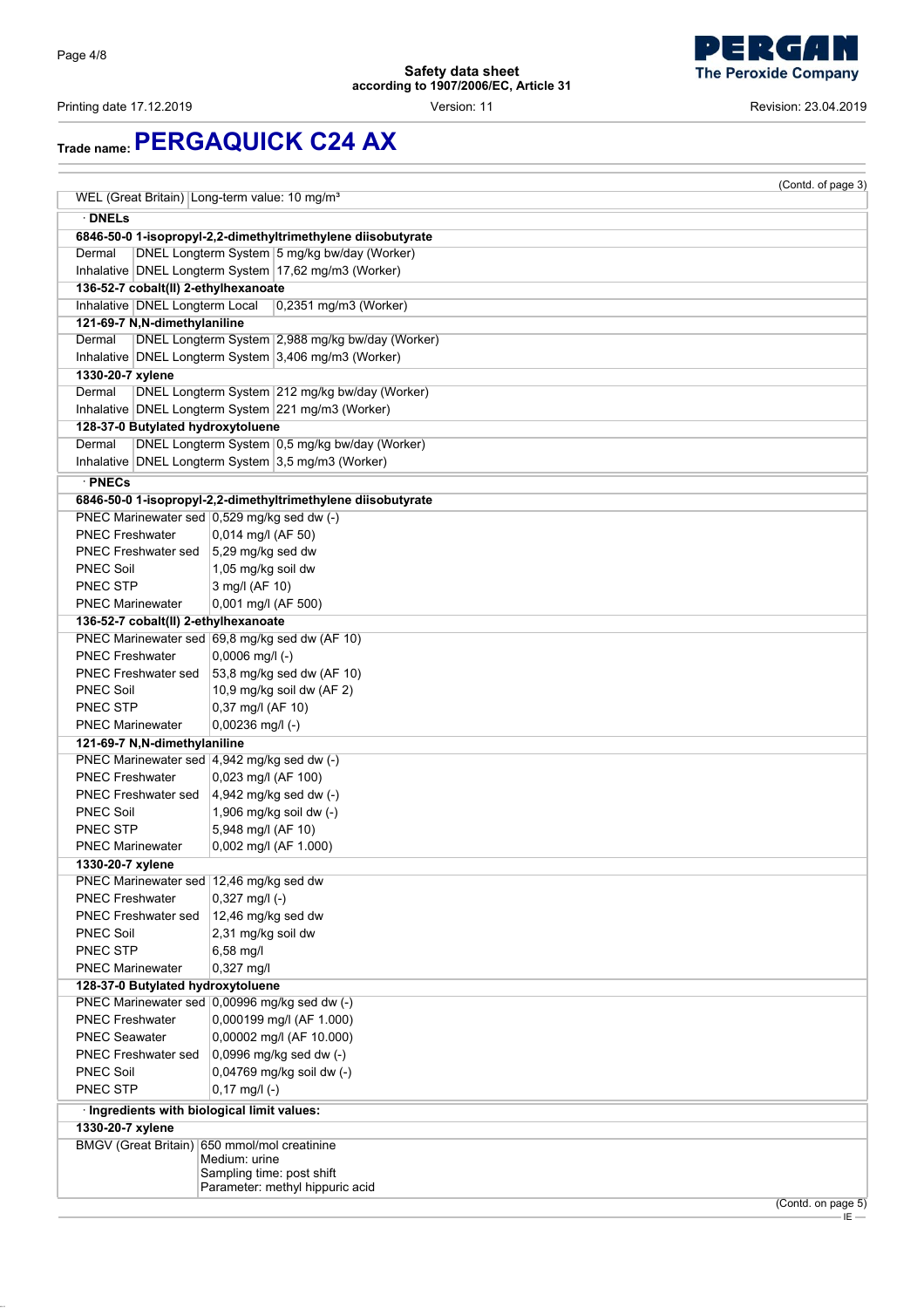

Printing date 17.12.2019 **Printing date 17.12.2019 Consumersion: 11** Version: 11 **Principal and Principal Act 2019 Revision: 23.04.2019** 

## **Trade name:PERGAQUICK C24 AX**

|                                                                                            | (Contd. of page 4)                                                                                                                                                                             |
|--------------------------------------------------------------------------------------------|------------------------------------------------------------------------------------------------------------------------------------------------------------------------------------------------|
| · Additional information:                                                                  | The lists valid during the making were used as basis.                                                                                                                                          |
| 8.2 Exposure controls<br>· Personal protective equipment:<br><b>General protective and</b> |                                                                                                                                                                                                |
| hygienic measures:                                                                         | The usual precautionary measures are to be adhered to when handling chemicals.                                                                                                                 |
|                                                                                            | Keep away from foodstuffs, beverages and feed.                                                                                                                                                 |
|                                                                                            | Immediately remove all soiled and contaminated clothing<br>Wash hands before breaks and at the end of work.                                                                                    |
|                                                                                            | Store protective clothing separately.                                                                                                                                                          |
|                                                                                            | Avoid close or long term contact with the skin.                                                                                                                                                |
|                                                                                            | Avoid contact with the eyes and skin.                                                                                                                                                          |
|                                                                                            | Do not eat, drink, smoke or sniff while working.<br>Use skin protection cream for skin protection.                                                                                             |
|                                                                                            | Be sure to clean skin thoroughly after work and before breaks.                                                                                                                                 |
| · Respiratory protection:                                                                  | In case of brief exposure or low pollution use respiratory filter device. In case of intensive or longer exposure                                                                              |
|                                                                                            | use self-contained respiratory protective device.                                                                                                                                              |
|                                                                                            | Use suitable respiratory device when it exceed exposure limit and when insufficiently ventilated.                                                                                              |
|                                                                                            | Filter A2                                                                                                                                                                                      |
| · Protection of hands:                                                                     | Only use chemical-protective gloves with CE-labelling of category III.<br>Selection of the glove material on consideration of the penetration times, rates of diffusion and the<br>degradation |
|                                                                                            | Protective gloves                                                                                                                                                                              |
| · Material of gloves                                                                       | The selection of the suitable gloves does not only depend on the material, but also on further marks of<br>quality and varies from manufacturer to manufacturer.<br>Butyl rubber, BR           |
|                                                                                            | Fluorocarbon rubber (Viton)                                                                                                                                                                    |
|                                                                                            | Nitrile rubber, NBR                                                                                                                                                                            |
|                                                                                            | Neoprene                                                                                                                                                                                       |
| · Penetration time of glove<br>material                                                    | The exact break trough time has to be found out by the manufacturer of the protective gloves and has to be                                                                                     |
|                                                                                            | observed.                                                                                                                                                                                      |
| · Eye protection:                                                                          |                                                                                                                                                                                                |
|                                                                                            | Tightly sealed goggles                                                                                                                                                                         |
| · Body protection:                                                                         | Protective work clothing                                                                                                                                                                       |

### **SECTION 9: Physical and chemical properties**

| $\cdot$ 9.1 Information on basic physical and chemical properties<br><b>General Information</b> |                                               |
|-------------------------------------------------------------------------------------------------|-----------------------------------------------|
| · Appearance:                                                                                   |                                               |
| $\cdot$ Form:                                                                                   | Fluid                                         |
| · Colour:                                                                                       | Violet                                        |
| · Odour:                                                                                        | Characteristic                                |
| Odour threshold:                                                                                | Not determined.                               |
| · pH-value:                                                                                     | Not determined.                               |
| Change in condition                                                                             |                                               |
| · Melting point/freezing point:                                                                 | Undetermined.                                 |
| Initial boiling point and boiling range: Not applicable.                                        |                                               |
| · Flash point:                                                                                  | 67 °C                                         |
| · Flammability (solid, gas):                                                                    | Not applicable.                               |
| · Decomposition temperature:                                                                    | Not determined.                               |
| · Auto-ignition temperature:                                                                    | Product is not selfigniting.                  |
| · Explosive properties:                                                                         | Product does not present an explosion hazard. |
| <b>Explosion limits:</b>                                                                        |                                               |
| · Lower:                                                                                        | Not determined.                               |
| $\cdot$ Upper:                                                                                  | Not determined.                               |
| · Vapour pressure:                                                                              | Not determined.                               |
| ⋅ Density at 20 °C:                                                                             | $0,956$ g/cm <sup>3</sup>                     |
|                                                                                                 | $(0 - 1)$ $-2 - 22$                           |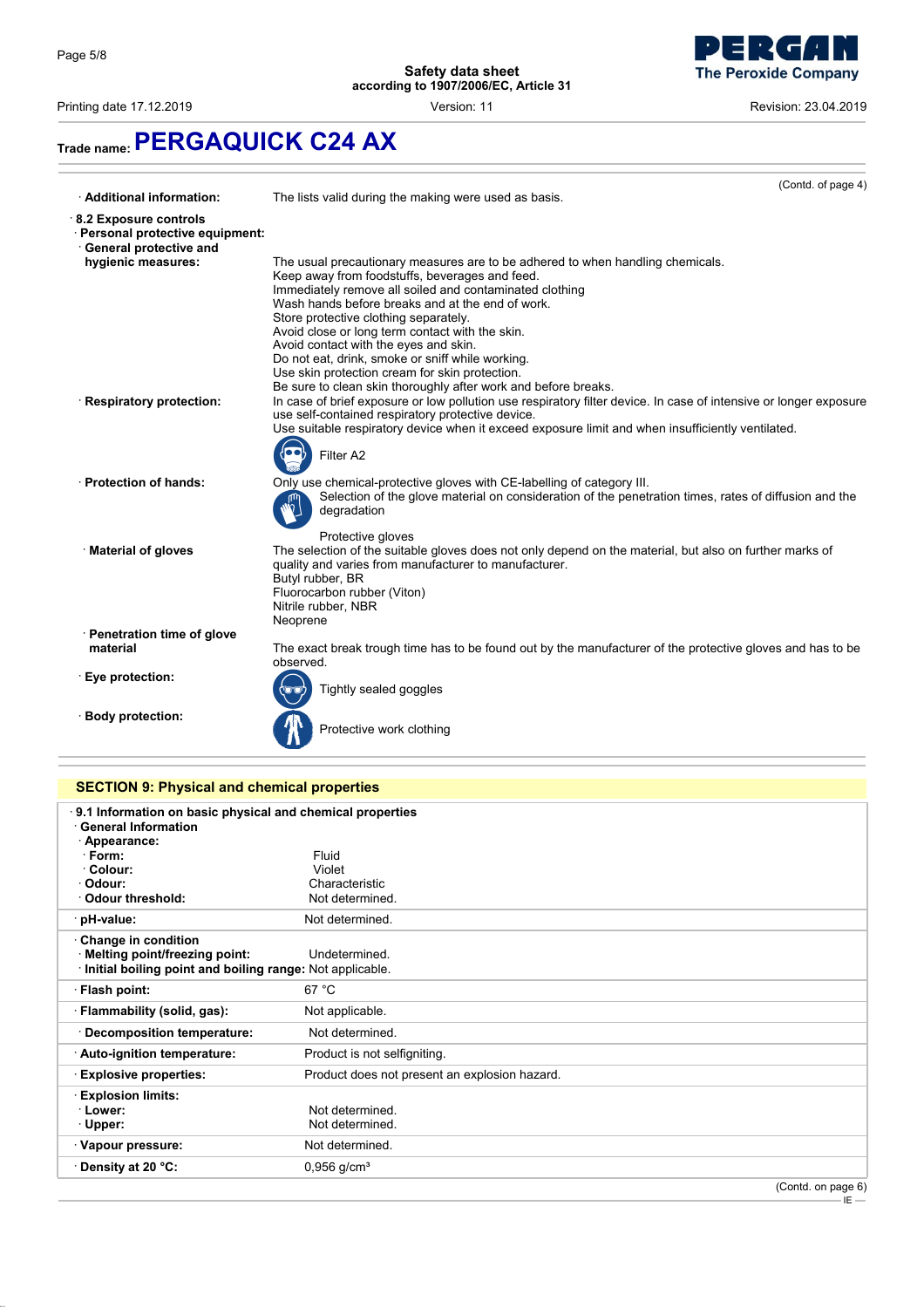Printing date 17.12.2019 **Printing date 17.12.2019 Consumersion: 11** Version: 11 **Printing date 17.12.2019 Revision: 23.04.2019** 

## **Trade name:PERGAQUICK C24 AX**

|                                                                              |                                                                         | (Contd. of page 5) |
|------------------------------------------------------------------------------|-------------------------------------------------------------------------|--------------------|
| · Relative density<br>· Vapour density<br><b>Evaporation rate</b>            | Not determined.<br>Not determined.<br>Not determined.                   |                    |
| · Solubility in / Miscibility with<br>· water:                               | Undetermined.                                                           |                    |
| · Partition coefficient: n-octanol/water: not determined                     | Not determined.                                                         |                    |
| · Viscosity:<br>Dynamic at 20 °C:<br>⋅ Kinematic:<br>⋅ 9.2 Other information | 6 mPas<br>Not determined.<br>No further relevant information available. |                    |

| <b>SECTION 10: Stability and reactivity</b> |  |
|---------------------------------------------|--|
|---------------------------------------------|--|

| 10.1 Reactivity<br>10.3 Possibility of hazardous | No further relevant information available.                                                                                |
|--------------------------------------------------|---------------------------------------------------------------------------------------------------------------------------|
| reactions                                        | No dangerous reactions known.                                                                                             |
| 10.4 Conditions to avoid                         | No further relevant information available.                                                                                |
| 10.5 Incompatible materials:                     | No further relevant information available.                                                                                |
| ⋅ 10.6 Hazardous decomposition                   |                                                                                                                           |
| products:                                        | No hazardous decomposition products if used and stored according to specifications.                                       |
| Additional information:                          | Emergency procedures will vary depending on conditions. The customer should have an emergency<br>response plane in place. |

### **SECTION 11: Toxicological information**

|                                                              |                               | 11.1 Information on toxicological effects |                                                                         |  |  |  |
|--------------------------------------------------------------|-------------------------------|-------------------------------------------|-------------------------------------------------------------------------|--|--|--|
| · Acute toxicity                                             |                               |                                           | Based on available data, the classification criteria are not met.       |  |  |  |
| LD/LC50 values relevant for classification:                  |                               |                                           |                                                                         |  |  |  |
| 6846-50-0 1-isopropyl-2,2-dimethyltrimethylene diisobutyrate |                               |                                           |                                                                         |  |  |  |
| Oral                                                         |                               | LD50 3.200 mg/kg (rattus)                 |                                                                         |  |  |  |
|                                                              |                               | Dermal LD50 18.900 mg/kg (caviinae)       |                                                                         |  |  |  |
| 136-52-7 cobalt(II) 2-ethylhexanoate                         |                               |                                           |                                                                         |  |  |  |
| Oral                                                         | LD50 $ 3.129$ mg/kg (rattus)  |                                           |                                                                         |  |  |  |
| 121-69-7 N, N-dimethylaniline                                |                               |                                           |                                                                         |  |  |  |
| Oral                                                         |                               | LD50 951 mg/kg (rattus)                   |                                                                         |  |  |  |
|                                                              |                               | Dermal LD50 1.690 mg/kg (cuniculosus)     |                                                                         |  |  |  |
| 1330-20-7 xylene                                             |                               |                                           |                                                                         |  |  |  |
| Oral                                                         |                               | LD50 3.520 mg/kg (rattus)                 |                                                                         |  |  |  |
|                                                              |                               | Dermal LD50 12.126 mg/kg (cuniculosus)    |                                                                         |  |  |  |
|                                                              |                               | 128-37-0 Butylated hydroxytoluene         |                                                                         |  |  |  |
| Oral                                                         | LD50 $ >5.000$ mg/kg (rattus) |                                           |                                                                         |  |  |  |
|                                                              |                               | Dermal LD50 > 5.000 mg/kg (cuniculosus)   |                                                                         |  |  |  |
| · Primary irritant effect:                                   |                               |                                           |                                                                         |  |  |  |
| · Skin corrosion/irritation                                  |                               |                                           | Based on available data, the classification criteria are not met.       |  |  |  |
|                                                              |                               | Serious eye damage/irritation             | Causes serious eye irritation.                                          |  |  |  |
| Respiratory or skin<br>sensitisation                         |                               |                                           | May cause an allergic skin reaction.                                    |  |  |  |
|                                                              |                               |                                           | CMR effects (carcinogenity, mutagenicity and toxicity for reproduction) |  |  |  |
| Germ cell mutagenicity                                       |                               |                                           | Based on available data, the classification criteria are not met.       |  |  |  |
| Carcinogenicity                                              |                               |                                           | Suspected of causing cancer.                                            |  |  |  |
| <b>Reproductive toxicity</b>                                 |                               |                                           | May damage fertility. Suspected of damaging the unborn child.           |  |  |  |
| STOT-single exposure                                         |                               |                                           | Based on available data, the classification criteria are not met.       |  |  |  |
| <b>STOT-repeated exposure</b>                                |                               |                                           | Based on available data, the classification criteria are not met.       |  |  |  |
| $\cdot$ Aspiration hazard                                    |                               |                                           | Based on available data, the classification criteria are not met.       |  |  |  |

(Contd. on page 7)

 $\overline{1}$ E $\overline{1}$ 

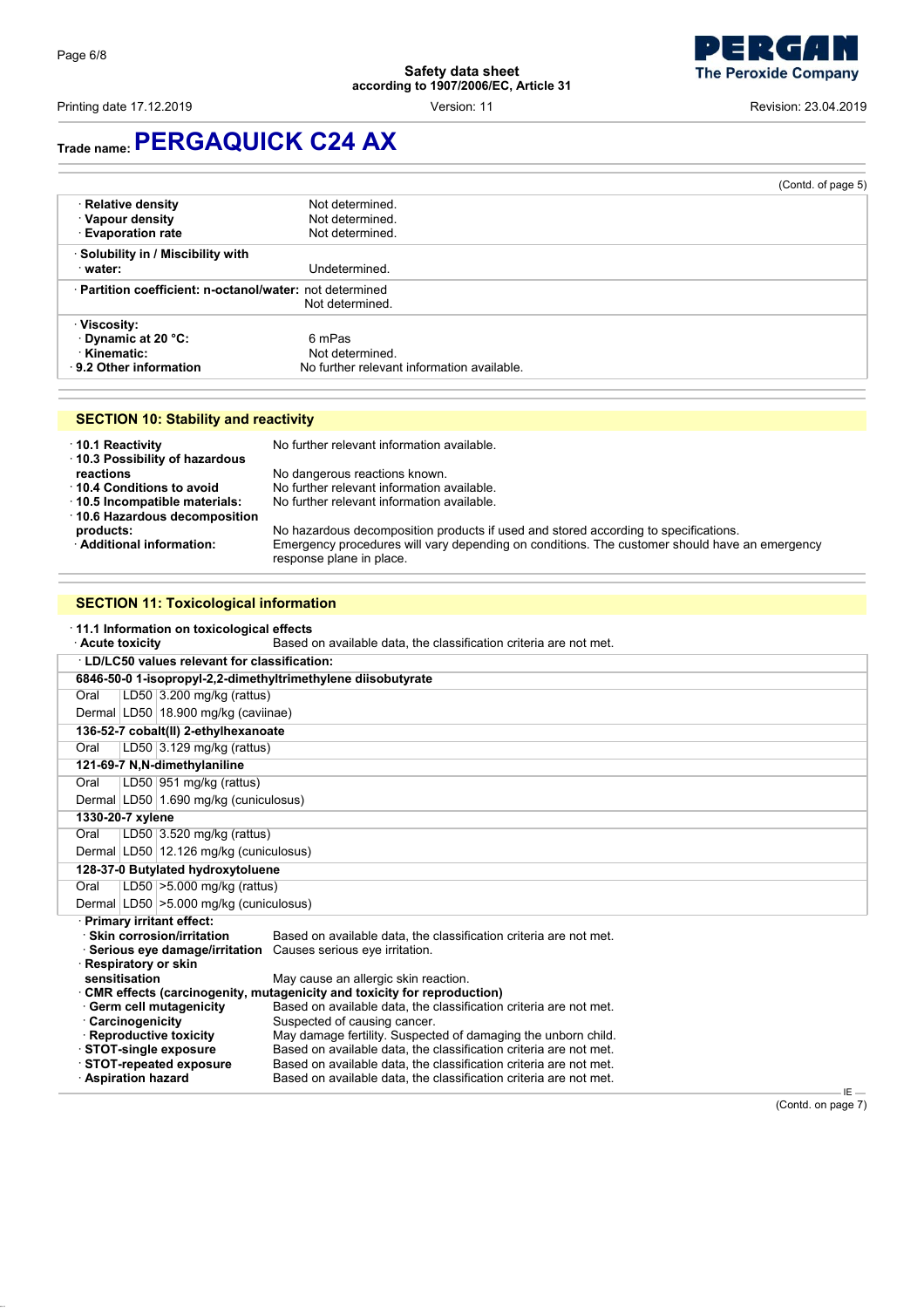Printing date 17.12.2019 Version: 11 Revision: 23.04.2019

**The Peroxide Company** 

- 2  $\epsilon$ 

(Contd. of page 6)

## **Trade name:PERGAQUICK C24 AX**

| $\cdot$ 12.1 Toxicity                    |                                                                                 |
|------------------------------------------|---------------------------------------------------------------------------------|
| · Aquatic toxicity:                      |                                                                                 |
| 136-52-7 cobalt(II) 2-ethylhexanoate     |                                                                                 |
| LC50 / 96h 1,5 mg/l (piscis)             |                                                                                 |
| 121-69-7 N, N-dimethylaniline            |                                                                                 |
| EC50 / 72h 22 mg/l (alga)                |                                                                                 |
| LC50 / 96h $ 53,7 \text{ mg/l}$ (piscis) |                                                                                 |
| 128-37-0 Butylated hydroxytoluene        |                                                                                 |
| LC0 /96h<br>$>0.57$ mg/l (piscis)        |                                                                                 |
| $EC50/48h$ 0,61 mg/l (daphnia magna)     |                                                                                 |
| $IC50 / 72h$ $>0.4$ mg/l (alga)          |                                                                                 |
| 12.2 Persistence and                     |                                                                                 |
| degradability                            | No further relevant information available                                       |
| 12.3 Bioaccumulative potential           | No further relevant information available.                                      |
| 12.4 Mobility in soil                    | No further relevant information available.                                      |
| <b>Ecotoxical effects:</b>               |                                                                                 |
| · Remark:                                | Harmful to fish                                                                 |
| · Additional ecological information:     |                                                                                 |
| · General notes:                         | Harmful to aquatic organisms                                                    |
|                                          | Water hazard class 2 (German Regulation) (Self-assessment): hazardous for water |
|                                          | Do not allow product to reach ground water, water course or sewage system.      |
|                                          | Danger to drinking water if even small quantities leak into the ground.         |
| 12.5 Results of PBT and vPvB assessment  |                                                                                 |
| $\cdot$ PBT:                             | Not applicable.                                                                 |
| · vPvB:                                  | Not applicable.                                                                 |
| 12.6 Other adverse effects               | No further relevant information available                                       |

### **SECTION 13: Disposal considerations**

· **13.1 Waste treatment methods**



Must not be disposed together with household garbage. Do not allow product to reach sewage system.

· **Waste disposal key:** Please contact your hazardous waste disposers to assign the right EWC-(European waste catalog)-number.



· **Uncleaned packaging:**

This material and its container must be disposed of as hazardous waste.

| <b>SECTION 14: Transport information</b>                                   |                                                          |
|----------------------------------------------------------------------------|----------------------------------------------------------|
| 14.1 UN-Number<br>· ADR, IMDG, IATA                                        | Void                                                     |
| $\cdot$ 14.2 UN proper shipping name<br>· ADR, IMDG, IATA                  | Void                                                     |
| 14.3 Transport hazard class(es)                                            |                                                          |
| · ADR, IMDG, IATA<br>· Class                                               | Void                                                     |
| $\cdot$ 14.4 Packing group<br>· ADR, IMDG, IATA                            | Void                                                     |
| ⋅14.5 Environmental hazards:                                               | Not applicable.                                          |
| 14.6 Special precautions for user                                          | Not applicable.                                          |
| 14.7 Transport in bulk according to Annex II of Marpol and the IBC<br>Code | Not applicable.                                          |
| · Transport/Additional information:                                        | No dangerous good according the regulation of transport. |
| · RID / GGVSEB:                                                            | like ADR                                                 |

(Contd. on page 8)

 $-E -$